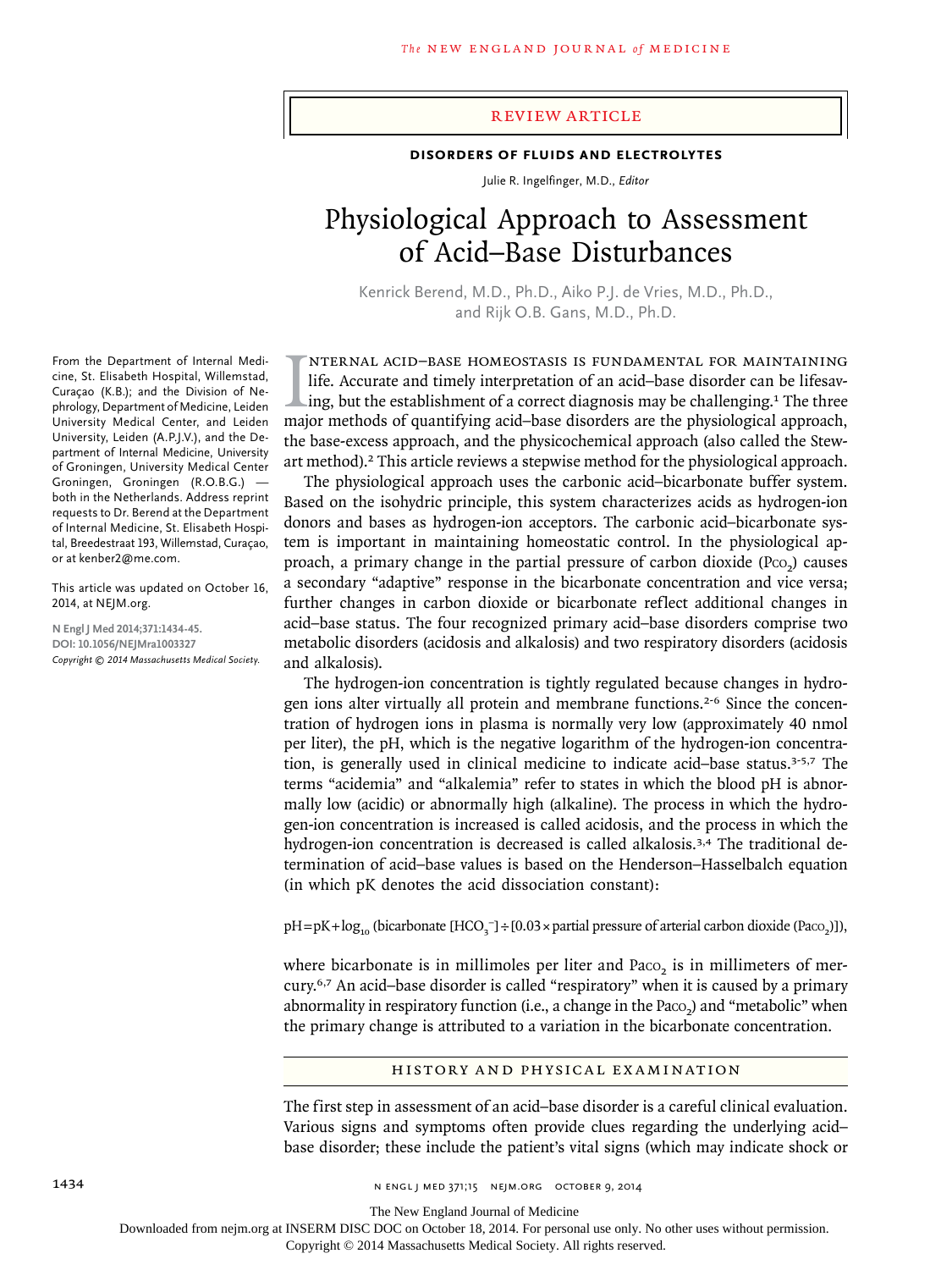sepsis), neurologic state (consciousness vs. unconsciousness), signs of infection (e.g., fever), pulmonary status (respiratory rate and presence or absence of Kussmaul respiration, cyanosis, and clubbing of the fingers), and gastrointestinal symptoms (vomiting and diarrhea). Certain underlying medical conditions such as pregnancy, diabetes, and heart, lung, liver, and kidney disease may also hint at the cause. The clinician should determine whether the patient has taken any medications that affect acid–base balance (e.g., laxatives, diuretics, topiramate, or metformin) and should consider signs of intoxication that may be associated with acid–base disturbances (e.g., acetone fetor as a sign of diabetic ketoacidosis or isopropyl alcohol intoxication, and visual disturbance as a symptom of methanol intoxication).

## DETER MINATION OF THE PRIMARY Acid –B a se Disor der a nd the Secondary Response

The second step is to determine the primary acid–base disorder and the secondary response. The range of pH that is compatible with life is 7.80 to 6.80 (a hydrogen-ion concentration [H<sup>+</sup>] of 16 to 160 nmol per liter).3 For the purposes of this review, the reference value for pH is 7.40 $\pm$ 0.02, for Paco<sub>2</sub>, 38 $\pm$ 2 mm Hg, and for [HCO<sub>3</sub><sup>-</sup>], 24±2 mmol per liter. The four major acid–base disturbances are defined as primary acid–base disorders (Table 1 and Fig. 1). Empirical observations suggest that the homeostatic response to acid–base disorders is predictable and can be calculated.<sup>9-18</sup> In response to metabolic acid–base disturbances, changes in the respiratory rate develop quickly, and a new steady-state Paco<sub>2</sub> is reached within hours. In cases of persistent respiratory abnormalities, metabolic compensation develops slowly, and 2 to 5 days are required for the plasma bicarbonate concentration to reach a new steady-state level. A respiratory change is called "acute" or "chronic" depending on whether a secondary change in the bicarbonate concentration meets certain criteria (Table 1). Mixed acid–base disorders are diagnosed when the secondary response differs from that which would be expected.<sup>13,18-23</sup>

There are several caveats concerning compensatory changes. Blood gas values can always be explained by two or more coexisting acid–base disorders.12 The current prediction equations that insufficient to construct confidence limits for

#### **Table 1. Primary Acid–Base Disturbances with a Secondary ("Compensatory") Response.\***

### **Metabolic acidosis**

pH <7.38 and bicarbonate  $[\text{HCO}_3^-]$  <22 mmol per liter

Secondary (respiratory) response: Pac $o_2 = 1.5 \times [HCO_3^-] + 8 \pm 2$  mm Hg $\dagger$  or  $[HCO<sub>3</sub>^-] + 15$  mm Hg $\ddagger$ 

Complete secondary adaptive response within 12–24 hr

Superimposed respiratory acidosis or alkalosis may be diagnosed if the calculated Paco<sub>2</sub> is greater or less than predicted

#### **Metabolic alkalosis**

 $pH > 7.42$  and  $[HCO<sub>3</sub><sup>-</sup>] > 26$  mmol per liter

Secondary (respiratory) response: Pac $o_2 = 0.7 \times ([HCO_3^-] - 24) + 40 \pm 2$  mm Hg or  $[\hat{\mathsf{HCO}}_3^-]+15$  mm Hg‡ or 0.7 $\times$ [HCO<sub>3</sub><sup>-</sup>]+20 mm Hg $\S$ 

Complete secondary adaptive response within 24–36 hr

Superimposed respiratory acidosis or alkalosis may be diagnosed if the calculated Paco<sub>2</sub> is greater or less than predicted

## **Respiratory acidosis**

 $pH$  <7.38 and Paco<sub>2</sub> >42 mm Hg

Secondary (metabolic) response

- Acute: [HCO<sub>3</sub><sup>-</sup>] is increased by 1 mmol/liter for each Pac0<sub>2</sub> increase of 10 mm Hg above 40 mm Hg
- Chronic: generally [HCO<sub>3</sub> $\bar{\ }$ ] is increased by 4–5 mmol/liter for each Paco $_2$ increase of 10 mm Hg above 40 mm Hg

Complete secondary adaptive response within 2–5 days

Superimposed metabolic alkalosis or acidosis may be diagnosed if the calculated  $[{\text{HCO}_3}^-]$  is greater or less than predicted

## **Respiratory alkalosis**

 $pH > 7.42$  and Paco<sub>2</sub> <38 mm Hg

Secondary (metabolic) response

- Acute: [HCO<sub>3</sub><sup>-</sup>] is decreased by 2 mmol/liter for each Pac0<sub>2</sub> decrease of 10 mm Hg below 40 mm Hg
- Chronic: [HCO<sub>3</sub><sup>-</sup>] is decreased by 4–5 mmol/liter for each Paco<sub>2</sub> decrease of 10 mm Hg below 40 mm Hg

Complete secondary adaptive response in 2–5 days

Superimposed metabolic alkalosis or acidosis may be diagnosed if the calculated [HCO $_3$  $\overline{\phantom{a}}$ ] is greater or less than predicted

‡ These calculations are easy to make at the bedside but are not reliable at all bicarbonate concentrations. Data are from Berend.<sup>8</sup>

§ The secondary respiratory response is difficult to predict in metabolic alkalosis.

are used to assess acid–base status are approximations based on nearly 40-year-old studies involving humans and dogs.<sup>1</sup> Experimental studies of severe chronic hypocapnia and hypercapnia in humans are not ethically feasible; thus, data are

The New England Journal of Medicine

Downloaded from nejm.org at INSERM DISC DOC on October 18, 2014. For personal use only. No other uses without permission.

<sup>\*</sup> Reference values for arterial blood gases are the following: pH, 7.4±0.02, partial pressure of arterial carbon dioxide (Paco<sub>2</sub>), 40±2 mm Hg, and bicarbonate,  $24±2$  mmol per liter. Reference values for venous blood gases are the following: pH, 7.36 to 7.38, Pvco<sub>2</sub>, 43 to 48 mm Hg, and bicarbonate, 25 to 26 mmol per liter. To convert the values for  $PCO<sub>2</sub>$  to kilopascals, divide by 7.5006. † This formula is also known as the Winters formula.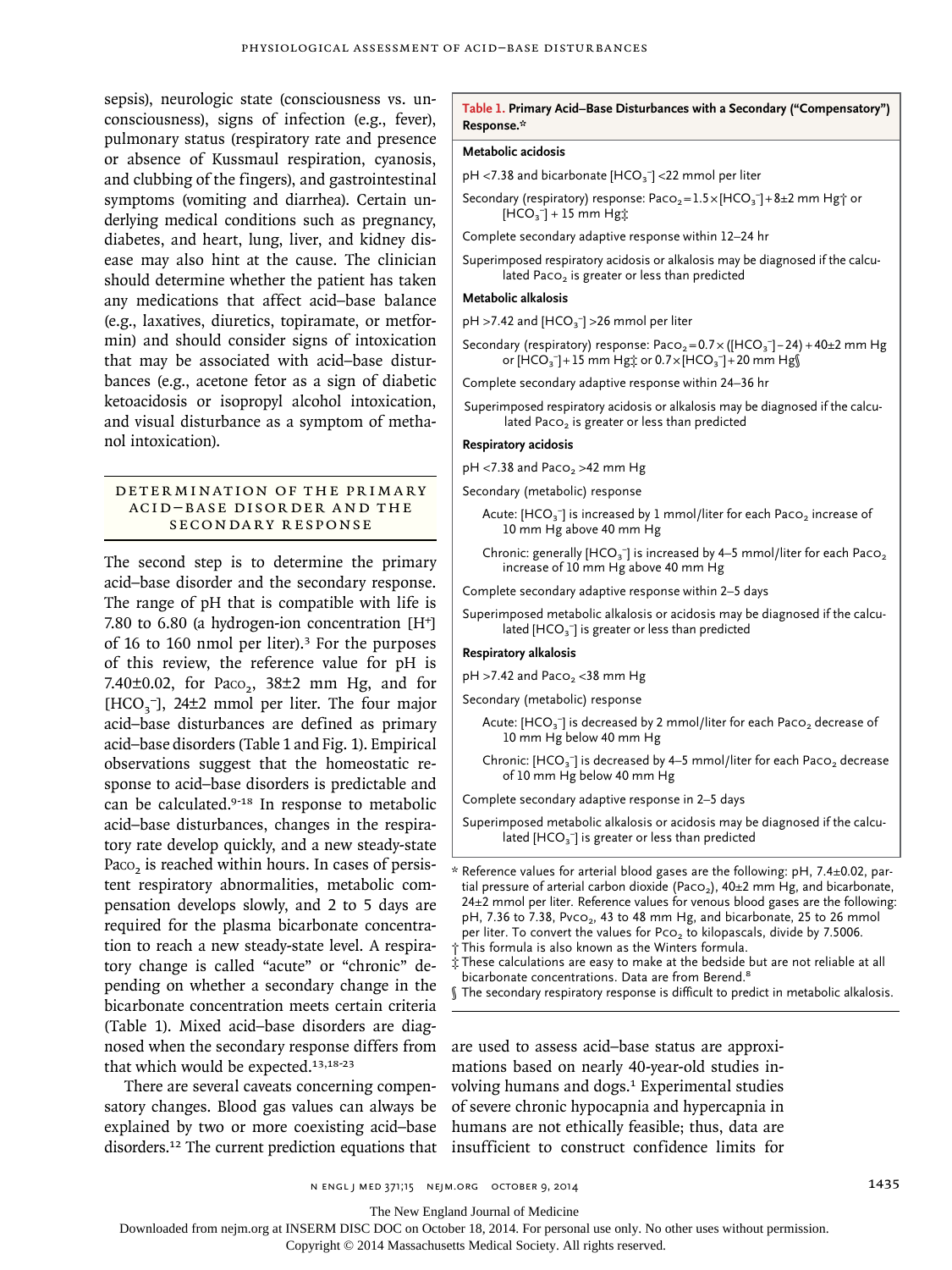#### The NEW ENGLAND JOURNAL of MEDICINE



The New England Journal of Medicine

Downloaded from nejm.org at INSERM DISC DOC on October 18, 2014. For personal use only. No other uses without permission.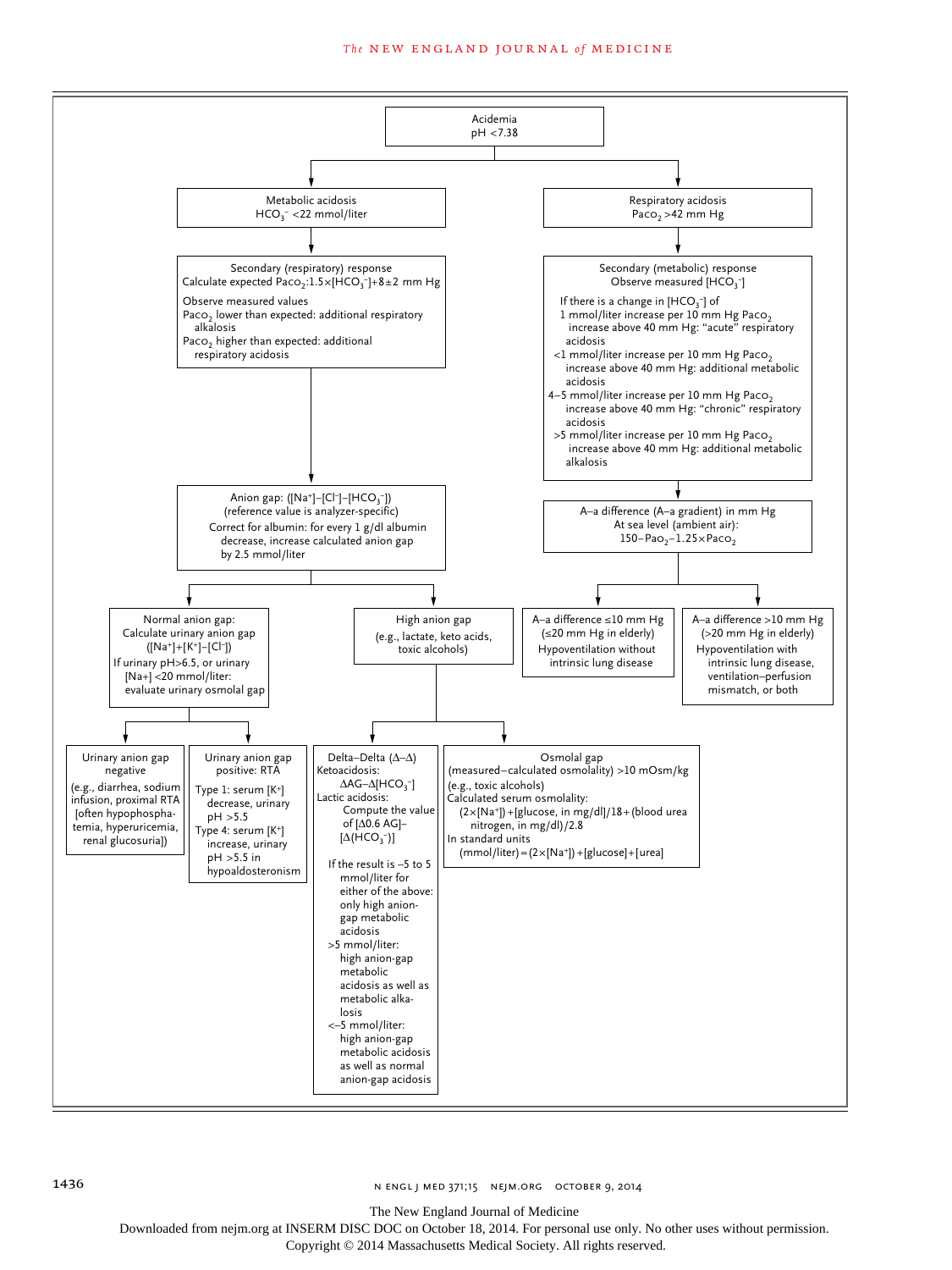#### **Figure 1. Assessment of Acidosis.**

Reference values for the alveolar–arterial (A–a) oxygen tension difference are less than 10 mm Hg in young persons and less than 20 mm Hg in the elderly. ΔAG denotes delta anion gap, Paco<sub>2</sub> partial pressure of arterial carbon dioxide (mm Hg), Pao<sub>2</sub> partial pressure of arterial oxygen (mm Hg), and RTA renal tubular acidosis. To convert the values for Paco<sub>2</sub>, Pao<sub>2</sub>, and the alveolar-arterial difference to kilopascals, multiply by 0.1333.

severe chronic respiratory alkalosis and acidosis. It is generally accepted that compensatory processes may normalize the pH only in chronic respiratory alkalosis. In contrast with older data, data from a more recent study<sup>13</sup> indicate that the pH in chronic respiratory acidosis may be normal and, in individual cases, higher than generally recognized (pH  $>7.40$ ).<sup>13,17,24</sup> Furthermore, the usual compensatory changes in the Paco, may be limited in cases of severe hypoxemia. Instruments used for the measurement of blood gas and electrolytes may differ, affecting results.25-27 Indeed, studies involving the use of modern analyzers show pH reference values  $(7.40 \text{ to } 7.44)^{28\text{-}30}$ and secondary responses that differ from those published in textbooks.12,21,31 Although these differences are small, a reappraisal of the prediction equations may be needed.

## EVALUATION OF THE METABOLIC COMPONENT OF AN ACID-BASE Disorder

The third step in an evaluation is to consider the metabolic component of the acid–base disorder.

# **Metabolic Acidosis**

Calculation of the anion gap is useful in the initial evaluation of metabolic acidosis.32-45 The sum of the positive and negative ion charges in plasma are equal in vivo:  $[Na^+] + [K^+] +$  $[Ca^{2+}] + [Mg^{2+}] + [H^+] +$ unmeasured cations= $[Cl^-]$ + [HCO<sub>3</sub><sup>-</sup>] + [CO<sub>3</sub><sup>2-</sup>] + [OH<sup>-</sup>] + albumin + phosphate +sulfate+lactate+unmeasured anions (e.g., inorganic anions).35-44 Routine measurement of all the ions in plasma is generally unnecessary. A more practical approach takes advantage of the fact that most plasma ions are normally present at relatively low concentrations and that variations into the pathologic range are quantitatively small. The three ions with the highest plasma concentrations and largest variations in concentration are used to calculate the excess of "unmeasured anions" in metabolic acidosis that constitutes the "anion gap," which is calculated as  $[Na^+] - [Cl^-] - [HCO_3^-]$ .

A true ion gap, however, does not exist in vivo, because the sum of the positive and negative ion charges in plasma must be equal. Wide reference ranges of 3.0 to 12.0 mmol per liter up to 8.5 to 15.0 mmol per liter in the anion gap have been reported,<sup>33-36,43</sup> owing to differences in laboratory methods.<sup>23,45</sup> Consequently, clinicians should know the reference range for their own laboratory.

## *High-Anion-Gap Metabolic Acidosis*

There are many causes of high anion-gap metabolic acidosis (Table 2). A useful mnemonic for the most common causes is GOLD MARRK (glycols [ethylene and propylene], 5-oxoproline [pyroglutamic acid], L-lactate, D-lactate, methanol, aspirin, renal failure, rhabdomyolysis, and ketoacidosis).46 The anion gap increases when the concentration of bicarbonate decreases relative to levels of sodium and chloride because of overproduction of acid (in ketoacidosis, lactic acidosis, and drug and alcohol-related intoxication), underexcretion of acid (in advanced renal failure), cell lysis (in massive rhabdomyolysis), or other circumstances (e.g., the use of penicillin-derived antibiotics).

# *Uses and Limitations of the Anion Gap*

Lactic acidosis accounts for about half the cases of a high anion gap<sup>33-49</sup> and is often due to shock or tissue hypoxia.44,47 However, the anion gap is a relatively insensitive reflection of lactic acidosis — roughly half the patients with serum lactate levels between 3.0 and 5.0 mmol per liter have an anion gap within the reference range.39,40 The anion gap, which has a sensitivity and specificity below 80% in identifying elevated lactate levels, cannot replace a measurement of the serum lactate level.39,40,47-50 Nevertheless, lactate levels are not routinely measured or always rapidly available, and a high anion gap can alert the physician that further evaluation is necessary.34,39,43 Unfortunately, a baseline value of the anion gap is generally not available for an individual patient. In addition, the anion gap should always be adjusted for the albumin concentration, because this

The New England Journal of Medicine

Downloaded from nejm.org at INSERM DISC DOC on October 18, 2014. For personal use only. No other uses without permission.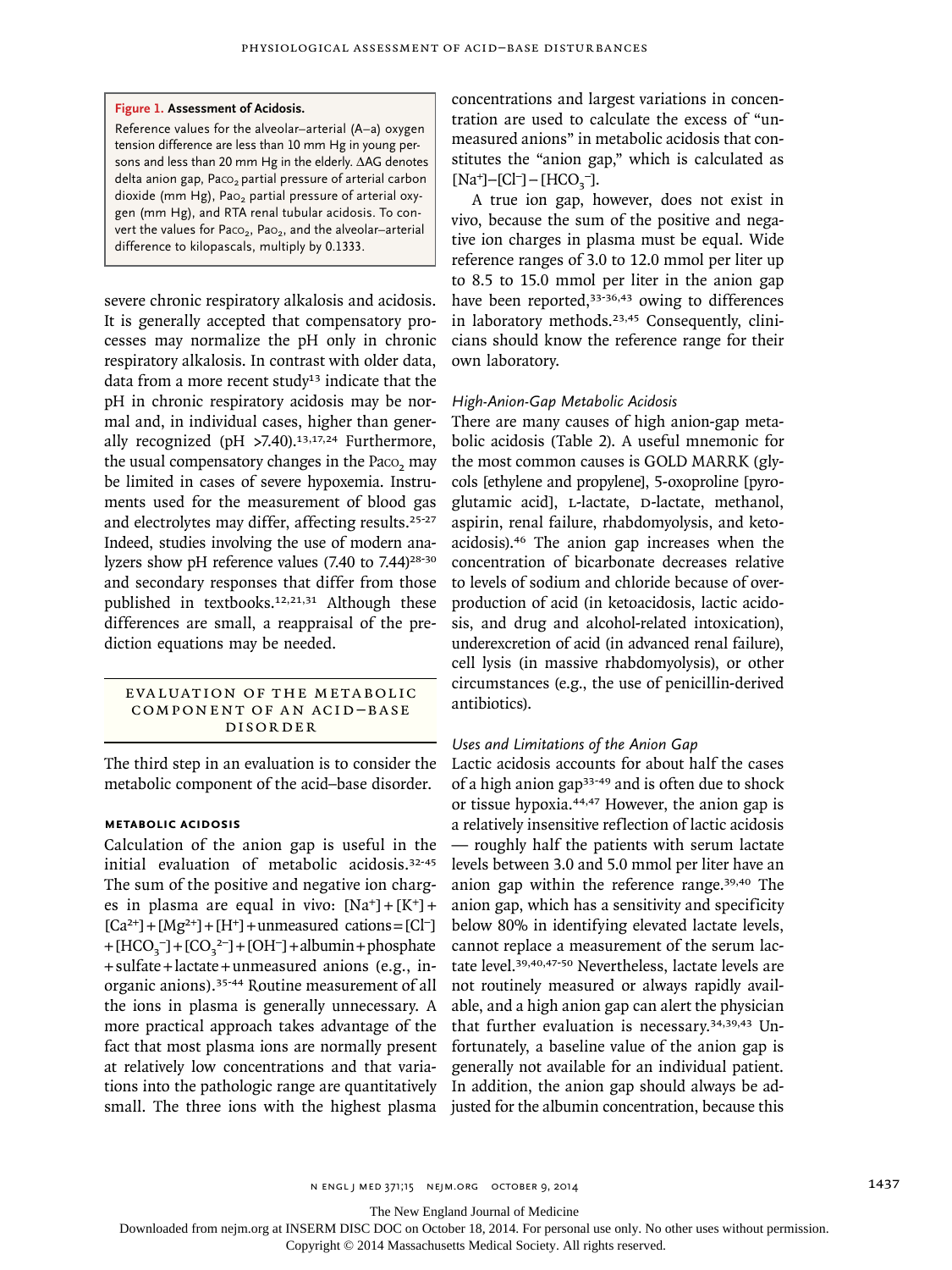|                        | Table 2. The Anion Gap in Relation to Common Medical Conditions with Metabolic Acidosis.*                                                                                                                                                                                              |
|------------------------|----------------------------------------------------------------------------------------------------------------------------------------------------------------------------------------------------------------------------------------------------------------------------------------|
| High anion gap         |                                                                                                                                                                                                                                                                                        |
| Overproduction of acid |                                                                                                                                                                                                                                                                                        |
|                        | Ketoacidosis (diabetic ketoacidosis, alcoholic ketoacidosis, starvation)                                                                                                                                                                                                               |
| Lactic acidosis        |                                                                                                                                                                                                                                                                                        |
|                        | L-Lactic acidosis                                                                                                                                                                                                                                                                      |
|                        | Type A - hypoxic (septic shock, mesenteric ischemia, hypoxemia, hypovolemic shock, carbon monoxide<br>poisoning, cyanide)                                                                                                                                                              |
|                        | Type B — nonhypoxic (thiamine deficiency, seizure, medications [nonnucleoside reverse-transcriptase in-<br>hibitors, metformin, propofol, niacin, isoniazid, iron], intoxication [salicylate, ethylene glycol, propylene<br>glycol, methanol, toluene ingestion (early), paraldehyde]) |
|                        | D-Lactic acidosis in the short-bowel syndrome                                                                                                                                                                                                                                          |
|                        | Underexcretion of acid (advanced renal failure) +                                                                                                                                                                                                                                      |
|                        | Impaired lactate clearance in liver failure (also type B acidosis)                                                                                                                                                                                                                     |
|                        | Cell lysis (massive rhabdomyolysis)                                                                                                                                                                                                                                                    |
|                        | Use of penicillin-derived antibiotics                                                                                                                                                                                                                                                  |
|                        | Pyroglutamic acid (5-oxoproline) <sup>32</sup>                                                                                                                                                                                                                                         |
| Normal anion gap       |                                                                                                                                                                                                                                                                                        |
| Loss of bicarbonate    |                                                                                                                                                                                                                                                                                        |
|                        | Gastrointestinal conditions (diarrhea, ureteral diversions, biliary or pancreatic fistulas)                                                                                                                                                                                            |
|                        | Renal conditions (type 2 [proximal] renal tubular acidosis, toluene ingestion [late in the process of toluene intoxication],<br>conditions associated with medications [ifosfamide, tenofovir, topiramate, carbonic anhydrase inhibitors<br>such as acetazolamide]) <sup>3,41</sup>    |
|                        | Decreased renal acid excretion                                                                                                                                                                                                                                                         |
|                        | Early uremic acidosis                                                                                                                                                                                                                                                                  |
|                        | Type 1 renal tubular acidosis (e.g., due to amphotericin, lithium, Sjögren's syndrome) <sup>3</sup>                                                                                                                                                                                    |
|                        | Type 4 renal tubular acidosis (hypoaldosteronism or pseudohypoaldosteronism)                                                                                                                                                                                                           |
|                        | Other causes: fluid resuscitation with saline, hyperalimentation (lysine, histidine, or arginine hydrochloride), adminis-<br>tration of hydrochloride, ammonium chloride, cholestyramine, hippuric acid, sulfuric acid                                                                 |

acidosis. A minor increase in the anion gap is less helpful in diagnosing metabolic acidosis.

† Advanced renal failure is indicated by a glomerular filtration rate below 20 ml per minute.

weak acid may account for up to 75% of the anion gap.36,39,40 Without correction for hypoalbuminemia, the estimated anion gap does not reveal a clinically significant increase in anions (>5 mmol per liter) in more than 50% of cases. For every decrement of 1 g per deciliter in the serum albumin concentration, the calculated anion gap should be increased by approximately 2.3 to 2.5 mmol per liter.9,36,39,40 Nevertheless, the albumin-corrected anion gap is merely an approximation, since it does not account for ions such as magnesium, calcium, and phosphate ions.

The anion gap can help to establish the diagnosis of diabetic ketoacidosis. In patients with this condition, the anion gap can be used to track the resolution of ketosis<sup>9,15,23,33</sup> and diagnose a normal anion-gap acidosis if large volumes of isotonic saline are administered.<sup>50</sup>

A high anion gap with a normal lactate level in a patient with alcoholism may be an important clue for the diagnosis of alcoholic ketoacidosis. This diagnosis may be missed because the test widely used to assess ketonuria (the nitroprusside test) reacts only with acetoacetate, not with β-hydroxybutyrate, the primary keto acid seen in alcoholic ketoacidosis. The pH may also be misleadingly normal or elevated because of concomitant metabolic alkalosis from vomiting or respiratory alkalosis from liver disease, pregnancy, high temperature, or sepsis.18,51-53

The New England Journal of Medicine

Downloaded from nejm.org at INSERM DISC DOC on October 18, 2014. For personal use only. No other uses without permission.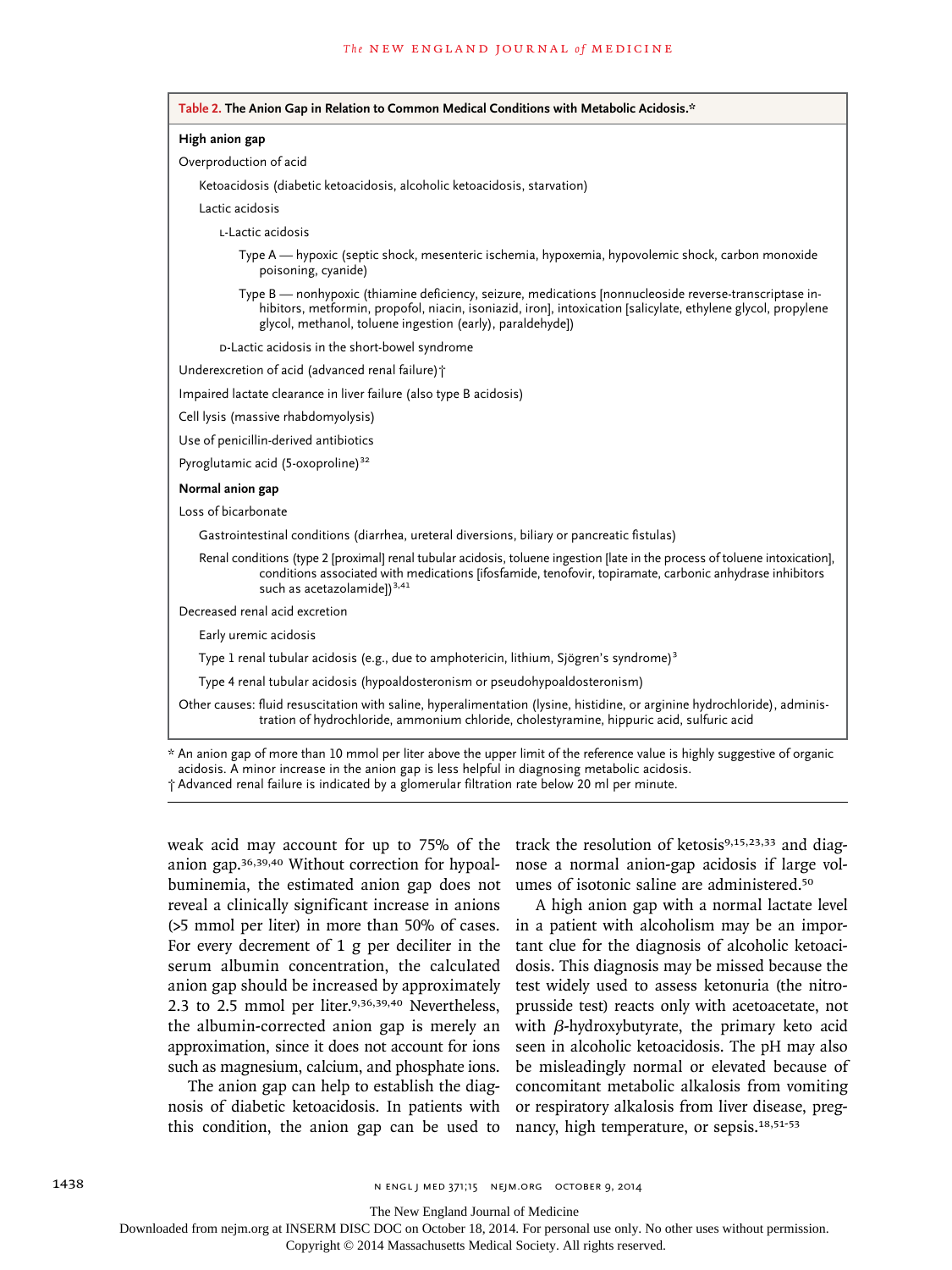The anion gap can also aid in the diagnosis of p-lactic acidosis in patients with the shortbowel syndrome, because the standard lactate level (L-lactate) remains normal while the anion gap increases.<sup>49</sup>

A low or negative anion gap is observed when hyperchloremia is caused by high levels of cations, as seen in lithium toxicity, monoclonal IgG gammopathy, or disorders characterized by high levels of calcium or magnesium. A negative anion gap is caused by pseudohyperchloremia in bromide or iodide intoxication.33,36,54

# *Normal Anion-Gap Acidosis*

Chloride plays a central role in intracellular and extracellular acid–base regulation.<sup>55</sup> A normal anion-gap acidosis occurs when the decrease in bicarbonate ions corresponds with an increase in chloride ions to retain electroneutrality, which is also called hyperchloremic metabolic acidosis. This type of acidosis occurs from gastrointestinal loss of bicarbonate (e.g., because of diarrhea or ureteral diversion), from renal loss of bicarbonate that may occur in defective urinary acidification by the renal tubules (renal tubular acidosis), or in early renal failure when acid excretion is impaired.12,56,57 Hospital-acquired hyperchloremic acidosis is usually caused by the infusion of large volumes of normal saline  $(0.9\%)$ .<sup>58-67</sup> Hyperchloremic acidosis should lead to increased renal excretion of ammonium, and measurement of urinary ammonium can therefore be used to differentiate between renal and extrarenal causes of normal anion-gap acidosis. However, since urinary ammonium is seldom measured, the urinary anion gap and urinary osmolal gap are often used as surrogate measures of excretion of urinary ammonium.9,67

The urinary anion gap  $([Na^+] + [K^+] - [Cl^-])$  is usually negative in normal anion-gap acidosis, but it will become positive when excretion of urinary ammonium (NH<sub>4</sub><sup>+</sup>) (as ammonium chloride  $[NH<sub>a</sub>Cl]$ ) is impaired, as in renal failure, distal renal tubular acidosis, or hypoaldosteronism.9,67 A negative urinary anion gap occurs in normal anion-gap acidosis because of diarrhea and proximal renal tubular acidosis, in which the distal acidification is intact.56 The urinary anion gap becomes unreliable when polyuria is present, when the urine pH exceeds 6.5,<sup>67</sup> or when urinary ammonium is excreted with an anion other than chloride (e.g., keto acids, acetylsalicylic acid, D-lactic acid, and large quantities of penicillin).9 Furthermore, the acidification of the urine requires adequate distal delivery of sodium; thus, the usefulness of the urinary anion gap is questionable when the urinary sodium level is less than 20 mmol per liter.<sup>12</sup> In such cases, the urinary osmolal gap is generally more reliable.

The urinary osmolal gap determines the difference between measured and calculated urinary osmolality. The urinary osmolality is calculated as follows:

 $(2 \times [Na^{+}] + 2 \times [K^{+}]) +$ (urine urea nitrogen [in milligrams per deciliter]  $\div$  2.8) + (urine glucose [in milligrams per deciliter]÷18)

or (in millimoles per liter):

 $(2 \times [Na^{+}] + 2 \times [K^{+}] ) + (urine$  urea nitrogen) + (urine glucose).

In patients without diabetes, the glucose concentration is often omitted from this calculation. A urinary osmolal gap below 40 mmol per liter in normal anion-gap acidosis indicates impairment in excretion of urinary ammonium. The urinary osmolal gap usually reflects the level of ammonium, except in the presence of large quantities of a nondissociated acid, such as β-hydroxybutyric acid in ketoacidosis. The urinary osmolal gap, as compared with the urinary anion gap, has a better correlation with the urinary ammonium value.<sup>9,67</sup>

#### **Metabolic Alkalosis**

The normal kidney is highly efficient at excreting large amounts of bicarbonate and, accordingly, the generation of metabolic alkalosis (Fig. 2) requires both an increase in alkali and impairment in renal excretion of bicarbonate.68-71 Loss of gastric fluid and the use of diuretics account for the majority of cases of metabolic alkalosis. By measuring chloride in urine, one can distinguish between chloride-responsive and chloride-resistant metabolic alkalosis. If the effective circulating volume is reduced, the kidneys avidly reabsorb filtered sodium, bicarbonate, and chloride, largely through activation of the renin–angiotensin–aldosterone system, thus reducing the concentration of urinary chloride.

A (spot sample) urinary chloride concentration of less than 25 mmol per liter suggests

The New England Journal of Medicine

Downloaded from nejm.org at INSERM DISC DOC on October 18, 2014. For personal use only. No other uses without permission.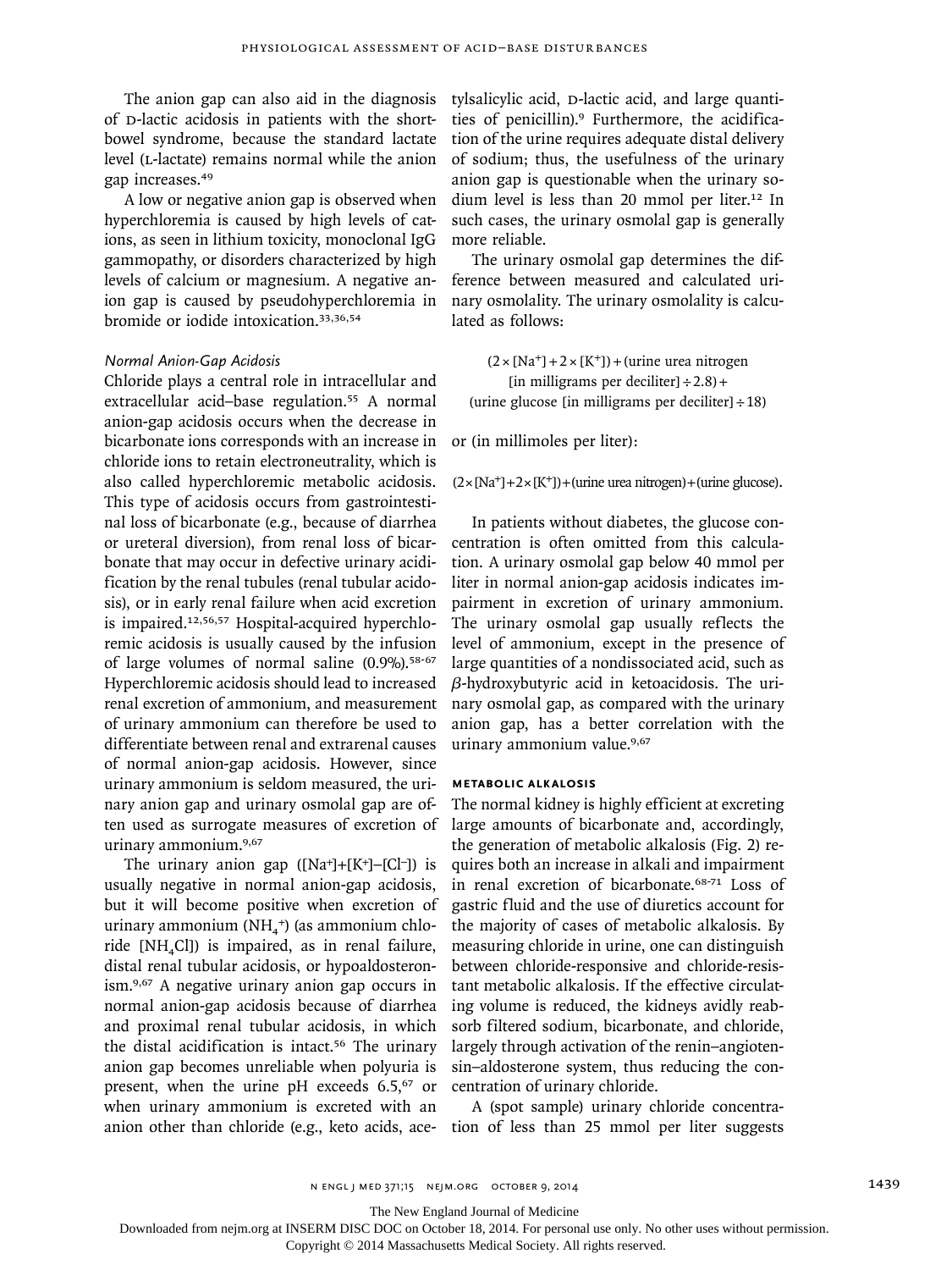#### **The NEW ENGLAND JOURNAL of MEDICINE**



Reference values for the alveolar–arterial (A–a) oxygen tension difference are less than 10 mm Hg in young persons and less than 20 mm Hg in the elderly. Paco<sub>2</sub> denotes partial pressure of arterial carbon dioxide (mm Hg), and Pao<sub>2</sub> partial pressure of arterial oxygen (mm Hg). To convert the values for Paco<sub>2</sub>, Pao<sub>2</sub>, and the alveolar–arterial difference to kilopascals, multiply by 0.1333.

> chloride-responsive metabolic alkalosis. Adminiswith correction of metabolic alkalosis.

tration of fluids with sodium chloride (usually concentration of more than 40 mmol per liter is with potassium chloride) restores effective arte-mainly caused by inappropriate renal excretion rial volume, replenishes potassium ions, or both of sodium chloride, often reflecting mineralo-Metabolic alkalosis with a urinary chloride corticoid excess or severe hypokalemia (potassi-

The New England Journal of Medicine

Downloaded from nejm.org at INSERM DISC DOC on October 18, 2014. For personal use only. No other uses without permission.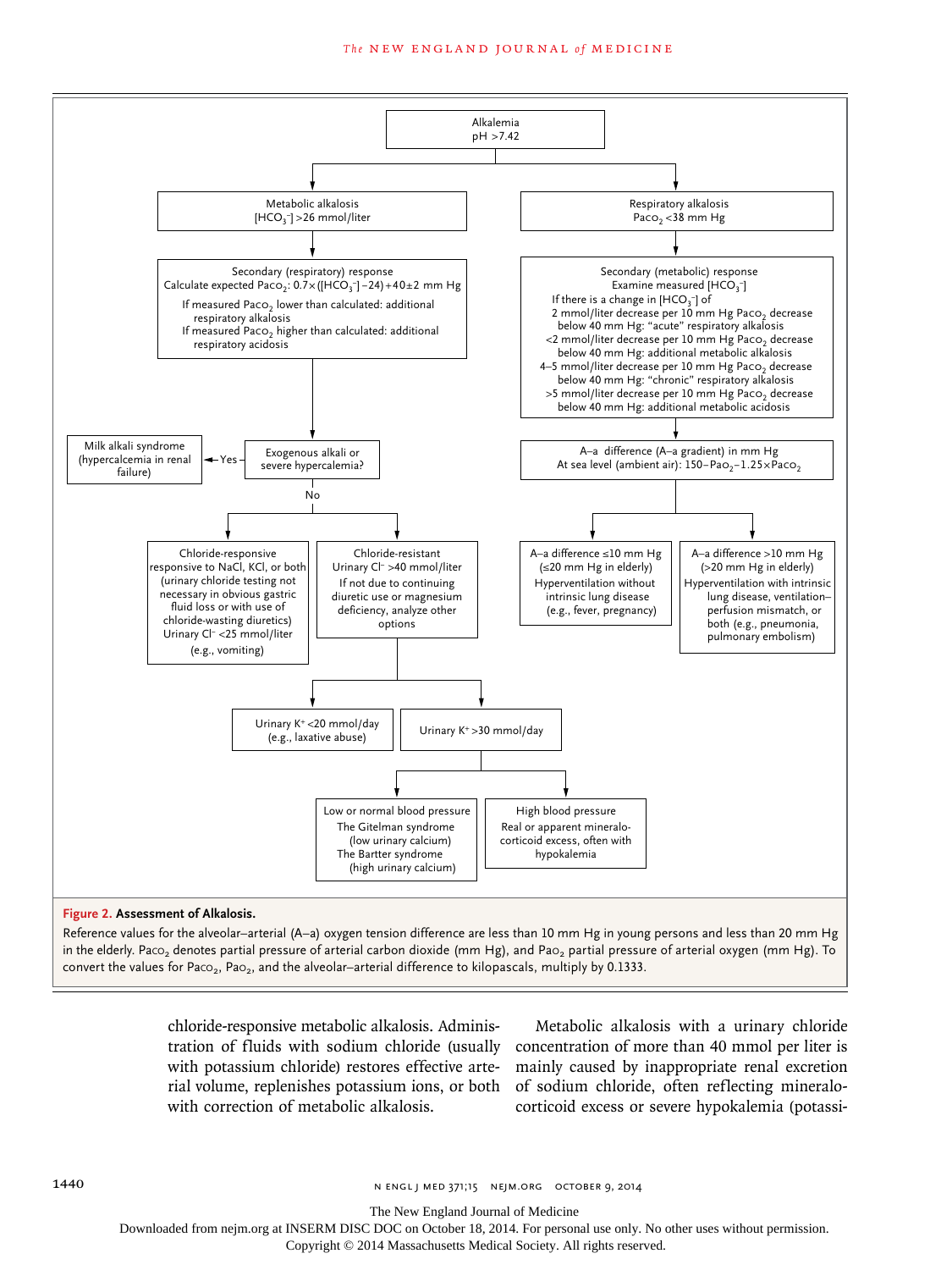um concentration <2 mmol per liter). The administration of sodium chloride does not correct this type of metabolic alkalosis, which, for that reason, is called "chloride-resistant." Diureticinduced metabolic alkalosis is an exception because the concentration of chloride in urine may increase initially, until the diuretic effect wanes, after which the concentration will decrease to a level below 25 mmol per liter.<sup>68-70</sup> Other important causes of chloride-resistant metabolic alkalosis are the Bartter syndrome, the Gitelman syndrome, extreme hypercalcemia, and severe magnesium deficiency. In contrast to hyperaldosteronism, these causes are not associated with sodium retention (Fig. 2).

# E va luation for the Pr esence OF MIXED METABOLIC ACID-BASE Disturbances

The fourth step in the evaluation of acid–base disturbances is to consider the possibility of a mixed metabolic acid–base disturbance. In high anion-gap metabolic acidosis, the magnitude of the increase in the anion gap (the delta AG, or ΔAG) is related to the decrease in the bicarbonate ions ( $\Delta$ [HCO<sub>3</sub><sup>-</sup>]). To diagnose a high anion-gap acidosis with concomitant metabolic alkalosis or normal anion-gap acidosis, the so-called deltadelta ( $\Delta$ - $\Delta$ ) may be used.<sup>70,71</sup> The delta gap is the comparison between the increase (delta) in the anion gap above the upper reference value (e.g., 12 mmol per liter) and the change (delta) in the concentration of bicarbonate ions from the lower reference value of bicarbonate ions (e.g., 24 mmol per liter).<sup>9</sup> In ketoacidosis, there is a 1:1 correlation between the increase in the anion gap and the decrease in the concentration of bicarbonate. In lactic acidosis*,* the decrease in the concentration of bicarbonate is 0.6 times the increase in the anion gap (e.g., if the anion gap increases by 10 mmol per liter, the concentration of bicarbonate should decrease by approximately 6.0 mmol per liter). This difference is probably due to the lower renal clearance of lactate as compared with keto-anions.71 Hydrogen buffering in cells and bone takes time to reach completion. Accordingly, the ratio may be close to 1:1 with "very acute" lactic acidosis (e.g., shortly after seizures or in persons who exercise to the point of exhaustion).<sup>71</sup> If  $\Delta AG - \Delta[HCO_3^-] = 0 \pm 5$ 

mmol per liter in a patient with ketoacidosis or if  $0.6 \triangle AG - Δ[HCO<sub>3</sub><sup>-</sup>] = 0±5 mmol per liter in a pa$ tient with lactic acidosis, simple anion-gap metabolic acidosis is present. A difference greater than 5 mmol per liter suggests a concomitant metabolic alkalosis, and if the difference is less than −5 mmol per liter, a concomitant normal anion-gap metabolic acidosis is diagnosed.

In certain cases, normal values for concentrations of bicarbonate, Paco<sub>2</sub>, and pH do not ensure the absence of an acid–base disturbance. An increase in the anion gap of more than 5 mmol per liter may then be the only clue to an underlying mixed acid–base disorder.9,71 Because the individual anion gap and concentration of bicarbonate before the acid–base disorder are usually not known, and the ranges of normal values for the anion gap and the concentration of bicarbonate are wide, the  $\Delta AG - \Delta [HCO_3^-]$  remains an approximation.70,71

# Consider ation of the Serum (or Plasma) Osmolal Gap

The fifth step in the evaluation of an acid–base disturbance is to note the serum osmolal gap in any patient with an unexplained high anion-gap acidosis, coma, or suspicion of ingestion of a (toxic) alcohol and in hospitalized patients with an increased risk of iatrogenic propylene glycol intoxication (e.g., because of high-dose lorazepam administration in sedated patients in an intensive care unit).72-76 Laboratory confirmation of toxic alcohol ingestion is generally not rapidly available, and physicians must infer such a diagnosis by considering disorders that may necessitate immediate treatment. The osmolal gap is the difference between measured serum osmolality and calculated serum osmolality. The serum osmolality is calculated as

 $2\times$  ([Na<sup>+</sup>] [in millimoles per liter]) + (glucose [in milligrams per deciliter])  $\div$  $18+(BUN)$  [in milligrams per deciliter])  $\div$  2.8.

If ethanol is involved, the result of this calculation would be added to the amount of ethanol (in milligrams per deciliter) divided by 3.7. An osmolal gap below 10 mOsm per kilogram is considered to be normal, but the normal range in the general population is large (−10 to 10 mOsm per

The New England Journal of Medicine

Downloaded from nejm.org at INSERM DISC DOC on October 18, 2014. For personal use only. No other uses without permission.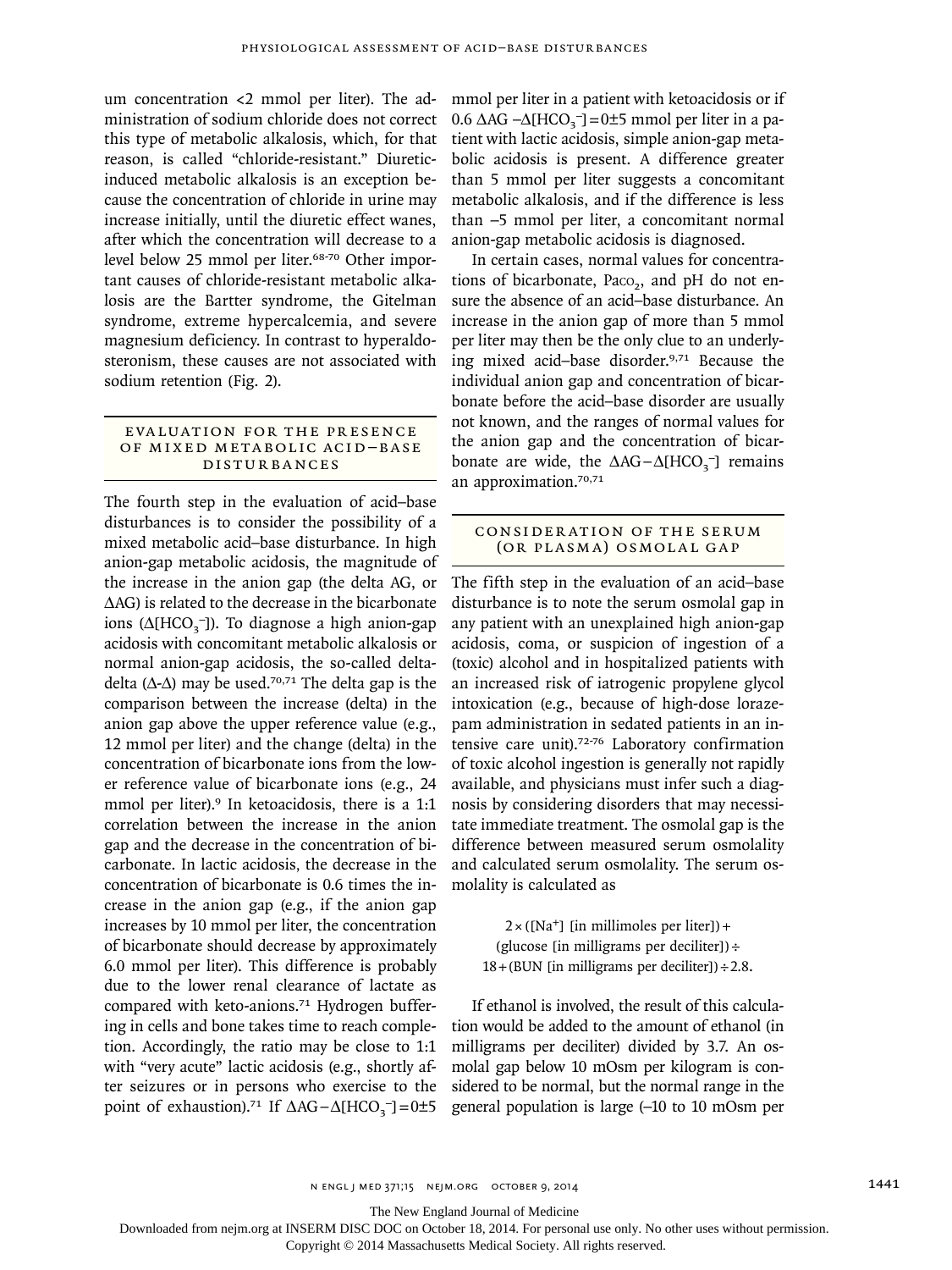| Table 3. Common Medical Conditions Characterized by Respiratory Acidosis<br>and Alkalosis.* |                                                                                                                                                             |  |  |
|---------------------------------------------------------------------------------------------|-------------------------------------------------------------------------------------------------------------------------------------------------------------|--|--|
| <b>Type of Acidosis</b>                                                                     | <b>Common Medical Conditions</b>                                                                                                                            |  |  |
| <b>Respiratory acidosis</b>                                                                 |                                                                                                                                                             |  |  |
| Acute                                                                                       |                                                                                                                                                             |  |  |
| Normal alveolar-arterial O <sub>2</sub><br>difference                                       | Depression of the central respiratory center<br>by cerebral disease (encephalitis or<br>trauma) or drugs (narcotics, barbitu-<br>rates, or benzodiazepines) |  |  |
| High alveolar-arterial O <sub>2</sub><br>difference <sup>+</sup>                            | Airway obstruction related to acute exacer-<br>bations of asthma or pneumonia                                                                               |  |  |
| Chronic                                                                                     |                                                                                                                                                             |  |  |
| Normal alveolar-arterial O <sub>2</sub><br>difference                                       | Neuromuscular disease (e.g., myasthenia<br>gravis, amyotrophic lateral sclerosis,<br>Guillain-Barré syndrome, or muscular<br>dystrophy), kyphoscoliosis     |  |  |
| High alveolar-arterial O2<br>difference <sup>+</sup>                                        | Chronic obstructive pulmonary disease                                                                                                                       |  |  |
| <b>Respiratory alkalosis</b>                                                                |                                                                                                                                                             |  |  |
| Acute                                                                                       |                                                                                                                                                             |  |  |
| Normal alveolar-arterial O <sub>2</sub><br>difference                                       | Pain, anxiety, fever, stroke, meningitis,<br>trauma, severe anemia, salicylate toxicity                                                                     |  |  |
| High alveolar-arterial O <sub>2</sub><br>difference <sup>+</sup>                            | Pneumonia, pulmonary edema, pulmonary<br>embolism, aspiration, congestive heart<br>failure, sepsis                                                          |  |  |
| Chronic                                                                                     |                                                                                                                                                             |  |  |
| Normal alveolar-arterial $O2$<br>difference                                                 | Pregnancy, hyperthyroidism, hepatic failure                                                                                                                 |  |  |
| High alveolar-arterial O <sub>2</sub><br>difference†                                        | Pulmonary embolism in pregnancy, liver<br>failure with aspiration pneumonia                                                                                 |  |  |

 $*$  The alveolar–arterial  $O<sub>2</sub>$  difference increases with age. For every decade a person has lived, the alveolar-arterial difference is expected to increase by 2 mm Hg; alternatively, one can compensate for age using the following formula: (alveolar–arterial  $O_2$  difference =  $\left[\frac{Age}{4}+4\right]$ ).

 $\dagger$  Minor defects may result in a normal alveolar–arterial O<sub>2</sub> difference.

liter).73,74 In ethylene glycol and methanol intoxication, the osmolal gap will be high shortly after ingestion, but substantial amounts of acids will not be generated for several hours.72-76 Symptoms are considerably delayed by simultaneous ethanol ingestion because of competition for the enzyme alcohol dehydrogenase.74-76

The use of the osmolal gap has some pitfalls. The wide normal range of the osmolal gap in the general population renders the test rather insensitive to small but potentially toxic concentrations of ethylene glycol and metha-or nol.74 In addition, the osmolal gap lacks specificity, given that it may also be moderately el-

evated in other clinical situations such as lactic acidosis, alcoholic ketoacidosis, and diabetic ketoacidosis.<sup>74</sup>

EVALUATION OF THE RESPIRATORY COMPONENT OF AN ACID-BASE Disorder

The respiratory component of an acid–base disorder can be determined by differentiating between acute and chronic respiratory acid–base disorders with the use of clinical information and calculations (Table 1) and the oxygenation level. Hypoxemia, a major cause of lactic acidosis, may induce respiratory alkalosis. Evaluation of the partial pressure of arterial oxygen  $(Pao_2)$ relative to ventilation, with the alveolar–arterial oxygen-tension difference (hereafter called the alveolar–arterial difference) taken into account, may distinguish pulmonary from extrapulmonary diseases. The difference in the partial oxygen pressures between the alveolar and arterial side of the alveolar–capillary membrane will be high if the patient has associated lung disease (Table 3).<sup>77,78</sup> The Pao<sub>2</sub> in the alveolus is not equal to that in the pulmonary circulation because physiological hypoventilation occurs in various portions of the lung; therefore, the alveolar– arterial difference will be about 5 to 10 mm Hg in healthy young persons and 15 to 20 mm Hg in healthy elderly persons. The alveolar–arterial difference is calculated as

 $F_{102} \times$ (barometric pressure–water-vapor pressure)  $-Pao<sub>2</sub>$  – (Paco<sub>2</sub> ÷ gas-exchange ratio).

The fraction of inspired oxygen  $(F_{102})$  is 0.21 in ambient air, the barometric pressure is 760 mm Hg at sea level, and the water-vapor pressure is 47 mm Hg at 37°C. The gas-exchange ratio, which is approximately 0.8 at steady-state levels, varies according to the relative utilization of carbohydrate, protein, and fat. At sea level and a body temperature of 37°C, the alveolar– arterial difference can be estimated<sup>77,78</sup> as

$$
F_{1O_2} \times (760 - 47) - Pa_{O_2} - (Pa_{O_2} \div 0.8)
$$

$$
150 - \mathrm{PaO}_2 - 1.25 \ \mathrm{PaCO}_2.
$$

The New England Journal of Medicine

Downloaded from nejm.org at INSERM DISC DOC on October 18, 2014. For personal use only. No other uses without permission.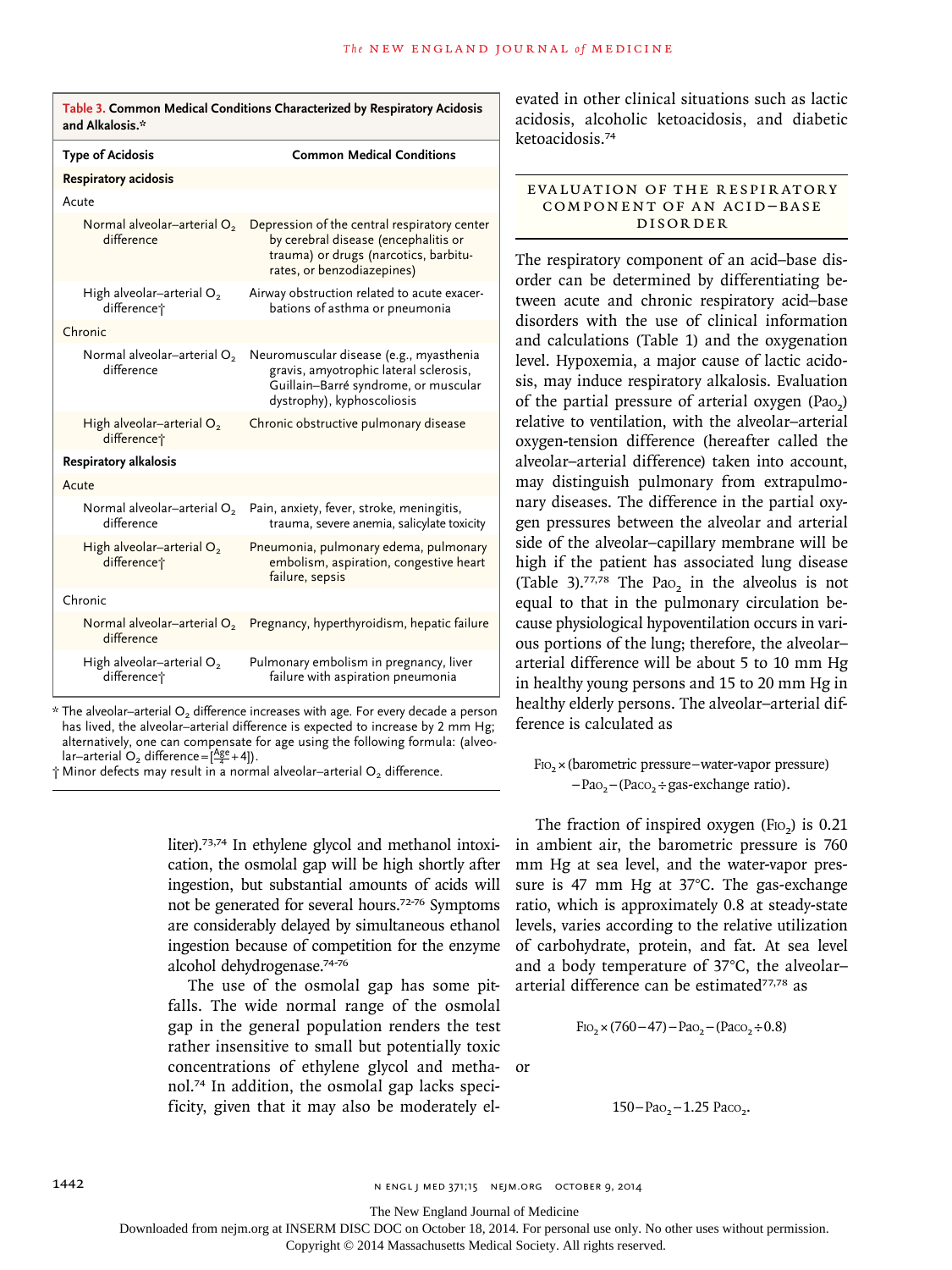# INTERPRETATION OF ACID-BASE DISORDERS IN THE CLINICAL CONTEXT

The final step in evaluating acid–base disorders is to determine the cause of the identified processes. The evaluation of the laboratory data must fit with the clinical presentation of the patient (see box). The stepwise approach described here can be helpful in assessing acid–base disorders, but one should always check for other information to support the diagnosis, such as a lactate gap in ethylene glycol intoxication<sup>79</sup> (see the Supplementary Appendix, available with the full text of this article at NEJM.org) or an oxygensaturation gap in carbon monoxide, methemoglobinemia, or cyanide intoxication.<sup>80</sup>

## Conclusions

Currently, there is no ideal method of assessing acid–base disturbances. The two other widely practiced methods also have limitations. The physicochemical (strong ion or Stewart<sup>22,57,81</sup>)

# **Three Case Examples**

Patient 1, a 22-year-old woman who had been injured in an accident, received 6 liters of isotonic saline, after which the level of sodium was 135 mmol per liter, potassium 3.8 mmol per liter, chloride 115 mmol per liter, and bicarbonate 18 mmol per liter. The arterial blood pH was 7.28, and the Paco<sub>2</sub> was 39 mm Hg. The urinary sodium level was 65 mmol per liter, potassium 15 mmol per liter, and chloride 110 mmol per liter.

This patient had a low anion-gap metabolic acidosis (2 mmol per liter), but she also had respiratory acidosis, because the expected Paco<sub>2</sub> is lower  $(1.5 \times \text{bicarbonate} + 8 \pm 2 \text{ mm Hg} =$  $35\pm2$  mm Hg). If these findings are the result of chest-wall expansion problem such as rib fractures, the alveolar-arterial  $O<sub>2</sub>$  difference could be normal, assuming no underlying lung pathology. The majority of patients with a normal aniongap metabolic acidosis have diarrhea and renal tubular acidosis. The high chloride content of saline normalizes the anion gap because of the concomitant decrease in the level of bicarbonate. The low anion gap is probably the result of a low albumin level because of bleeding and dilution. The urinary anion gap ([Na+]+[K+]–[Cl−]) was negative (−30 mmol per liter) because of the use of saline. It would have been positive in a patient with renal tubular acidosis type 1 or 4.

Patient 2, a 50-year-old woman with a recent onset of hypertension, the level of sodium was 150 mmol per liter, potassium 2.2 mmol per liter, chloride 103 mmol per liter, and bicarbonate 32 mmol per liter. The arterial blood pH was 7.50, and the Paco<sub>2</sub> was 43 mm Hg.

This patient was found to have an aldoste-

rone-secreting adrenal adenoma. In a patient with metabolic alkalosis and hypokalemia, the clinician should always rule out vomiting and the use of diuretics before considering a renin– aldosterone problem. Vomiting should lead to a chloride level below 10 mmol per liter in the urine, whereas an aldosterone-secreting tumor should lead to a urinary chloride level greater than 40 mmol per liter.<sup>63</sup> The expected Paco<sub>2</sub> would be 40+0.7×Δbicarbonate ions=40+0.7  $\times$  (32–24) = 45.7 mm Hg, which is only marginally higher than the value in the patient.

Patient 3, a previously healthy 22-year-old man, developed large volumes of watery diarrhea from infectious gastroenteritis. Laboratory tests revealed a plasma sodium concentration of 140 mmol per liter, potassium 3.0 mmol per liter, chloride 86 mmol per liter, and bicarbonate 38 mmol per liter. The arterial blood pH was 7.60, and the Paco<sub>2</sub> was 40 mm Hg.

The patient had metabolic alkalosis. The levels of pH and bicarbonate increased, but because the Paco<sub>2</sub> did not increase, the patient also had respiratory alkalosis, perhaps because of stress or fever. The albumin-uncorrected anion gap was 16 mmol per liter; a much higher value might be indicative of additional metabolic acidosis. Also, metabolic alkalosis, particularly that which is caused by vomiting or diuretic use, can be associated with an increment in the serum anion gap of approximately 4 to 6 mmol per liter because of an increase of the albumin concentration and its release of protons.<sup>33</sup> The metabolic alkalosis was the result of gastrointestinal losses.

The New England Journal of Medicine

Downloaded from nejm.org at INSERM DISC DOC on October 18, 2014. For personal use only. No other uses without permission.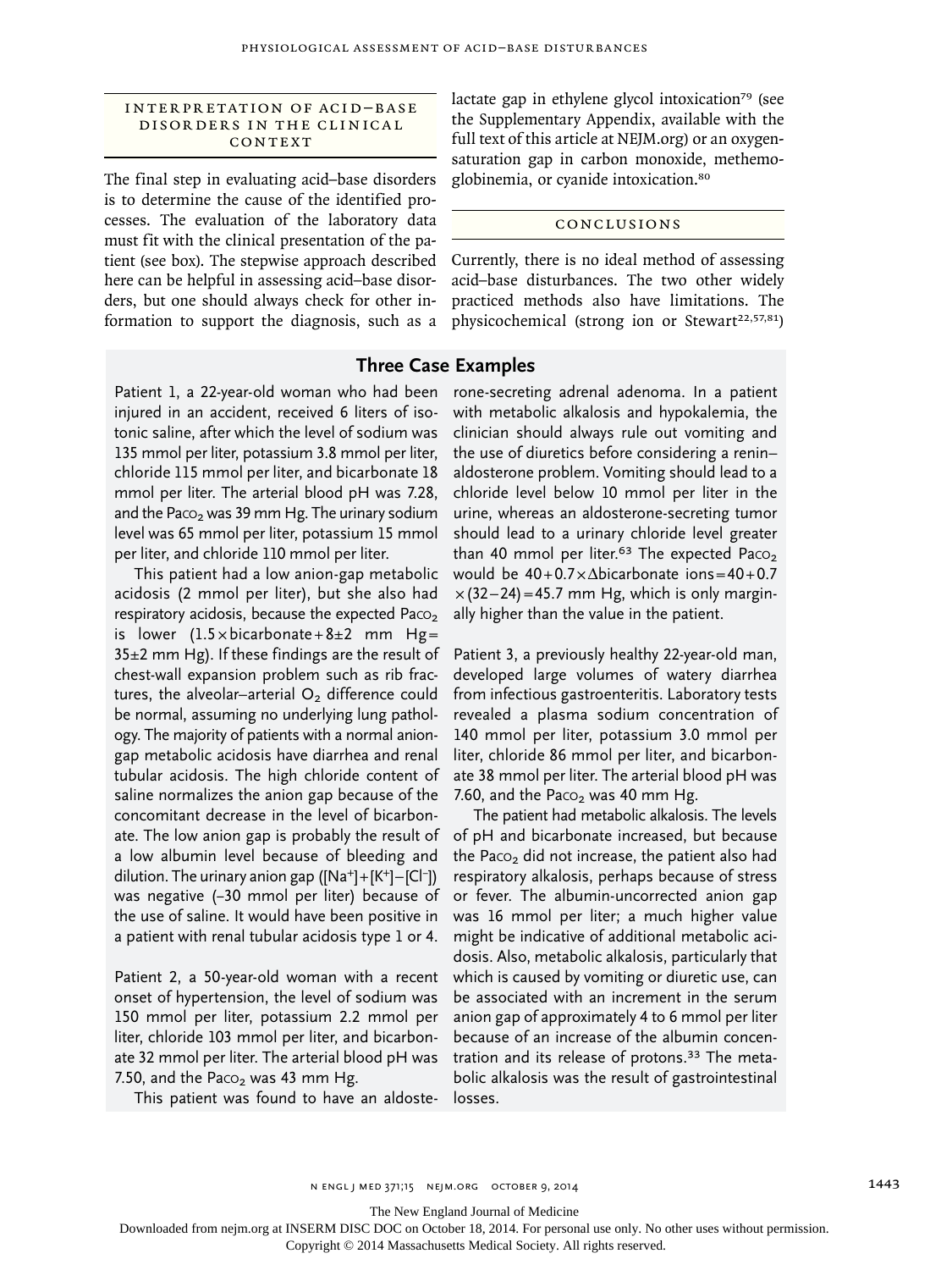approach is complex and often requires cumbersome calculations that cannot be performed at the bedside. Many clinicians think that it does not provide a diagnostic or prognostic advantage33,42,81 and that the large number of parameters used in calculations will increase the magnitude of variability and error.<sup>26</sup> The standard base-excess method accurately quantifies the change in metabolic acid–base status in vivo and is conveniently provided by the blood-gas machine.82 However, "mixed" acid–base disorders will not be detected<sup>42</sup> by that method without the use of elaborate base-excess partitioning.<sup>34,52,53</sup> Therefore, in our view, the physiological approach, considered here, remains the simplest, most rigorous, and most serviceable approach to the assessment of acid–base disorders.<sup>42</sup>

No potential conflict of interest relevant to this article was reported.

Disclosure forms provided by the authors are available with the full text of this article at NEJM.org.

#### **references**

**1.** Narins RG, Emmett M. Simple and mixed acid-base disorders: a practical approach. Medicine (Baltimore) 1980;59: 161-87.

**2.** Morris CG, Low J. Metabolic acidosis in the critically ill: part 1. Classification and pathophysiology. Anaesthesia 2008; 63:294-301.

**3.** Rennke HG, Denker BM. Renal pathophysiology, the essentials. 3rd ed. Philadelphia: Lippincott Williams & Wilkins, 2010.

**4.** Guyton AC, Hall JE. Textbook of medical physiology. 11th ed. Philadelphia: Saunders Elsevier, 2006.

**5.** Palmer BF. Approach to fluid and electrolyte disorders and acid-base problems. Prim Care 2008;35:195-213.

**6.** Henderson LJ. The theory of neutrality regulation in the animal organism. Am J Physiol 1908;21:427-48.

**7.** Hasselbalch KA. The calculation of blood pH via the partition of carbon dioxide in plasma and oxygen binding of the blood as a function of plasma pH. Biochem Z 1916;78:112-44.

**8.** Berend K. Bedside rule secondary response in metabolic acid-base disorders is unreliable. J Crit Care 2013;28:1103.

**9.** Reddy P, Mooradian AD. Clinical utility of anion gap in deciphering acid-base disorders. Int J Clin Pract 2009;63:1516-25. **10.** Ghosh AK. Diagnosing acid-base disorders. J Assoc Physicians India 2006;54: 720-4.

**11.** Rowe KJ, Arrowsmith JE. Interpretation of measurements of arterial blood gases. Surgery 2007;25:375-9.

**12.** Finkel KW, Dubose TF. Metabolic acidosis. In: Dubose T Jr, Hamm L, eds. Acid base and electrolyte disorders: a companion to Brenner & Rector's The Kidney. Philadelphia: Saunders, 2002:55-66.

**13.** Martinu T, Menzies D, Dial S. Reevaluation of acid-base prediction rules in patients with chronic respiratory acidosis. Can Respir J 2003;10:311-5.

**14.** Kellum JA. Determinants of plasma acid-base balance. Crit Care Clin 2005;21: 329-46.

**15.** Jones BJ, Twomey PJ. The anion gap revisited. Int J Clin Pract 2009;63:1409-12. **16.** Dubin A, Menises MM, Masevicius FD, et al. Comparison of three different methods of evaluation of metabolic acid-base disorders. Crit Care Med 2007;35:1264- 70.

**17.** Jones NL. Respiratory acidosis sans acidemia. Can Respir J 2003;10:301-3.

**18.** Krapf R, Beeler I, Hertner D, Hulter HN. Chronic respiratory alkalosis — the effect of sustained hyperventilation on renal regulation of acid-base equilibrium. N Engl J Med 1991;324:1394-401.

**19.** Ayers P, Warrington L. Diagnosis and treatment of simple acid-base disorders. Nutr Clin Pract 2008;23:122-7.

**20.** Kellum JA, Murugan R. Anion gap and strong ion gap. In: Ronco C, Bellomo R, Kellum JA, eds. Critical care nephrology. Philadelphia: Elsevier, 2009:611-4.

**21.** Berend K. Acid-base pathophysiology after 130 years: confusing, irrational and controversial. J Nephrol 2013;26:254-65.

**22.** Fidkowski C, Helstrom J. Diagnosing metabolic acidosis in the critically ill: bridging the anion gap, Stewart, and base excess methods. Can J Anaesth 2009;56: 247-56.

**23.** Lolekha PH, Vanavanan S, Lolekha S. Update on value of the anion gap in clinical diagnosis and laboratory evaluation. Clin Chim Acta 2001;307:33-6.

**24.** Ucgun I, Oztuna F, Dagli CE, Yildirim H, Bal C. Relationship of metabolic alkalosis, azotemia and morbidity in patients with chronic obstructive pulmonary disease and hypercapnia. Respiration 2008; 76:270-4.

**25.** Otani N, Ohde S, Mochizuki T, Ishimatsu S. Reliability of anion gap calculated from data obtained using a blood gas analyzer: is the probability of error predictable? Am J Emerg Med 2010;28:577-81.

**26.** Nguyen BV, Vincent JL, Hamm JB, et al. The reproducibility of Stewart parameters for acid-base diagnosis using two central laboratory analyzers. Anesth Analg 2009; 109:1517-23.

**27.** Sarrazin F, Tessler MJ, Kardash K, McNamara E, Holcroft C. Blood gas measurements using the Bayer Rapid Point 405: are we basing our decisions on accurate data? J Clin Monit Comput 2007;21: 253-6.

**28.** Crapo RO, Jensen RL, Hegewald M, Tashkin DP. Arterial blood gas reference values for sea level and an altitude of 1,400 meters. Am J Respir Crit Care Med 1999;160:1525-31.

**29.** Funk GC, Doberer D, Kneidinger N, Lindner G, Holzinger U, Schneeweiss B. Acid-base disturbances in critically ill patients with cirrhosis. Liver Int 2007;27: 901-9.

**30.** Zavorsky GS, Lands LC, Schneider W, Carli F. Comparison of fingertip to arterial blood samples at rest and during exercise. Clin J Sport Med 2005;15:263-70.

**31.** Emmet M. Diagnosis of simple and mixed disorders. In: Dubose T Jr, Hamm L, eds. Acid base and electrolyte disorders: a companion to Brenner & Rector's The Kidney. Philadelphia: Saunders, 2002:41-53. **32.** Duewall JL, Fenves AZ, Richey DS, Tran LD, Emmett M. 5-Oxoproline (pyroglutamic) acidosis associated with chronic acetaminophen use. Proc (Bayl Univ Med Cent) 2010;23:19-20.

**33.** Kraut JA, Madias NE. Serum anion gap: its uses and limitations in clinical medicine. Clin J Am Soc Nephrol 2007;2: 162-74.

**34.** Maciel AT, Park M. Differences in acidbase behavior between intensive care unit survivors and nonsurvivors using both a physicochemical and a standard base excess approach: a prospective, observational study. J Crit Care 2009;24:477-83.

**35.** Feldman M, Soni N, Dickson B. Influence of hypoalbuminemia or hyperalbuminemia on the serum anion gap. J Lab Clin Med 2005;146:317-20.

**36.** Moe OW, Fuster D. Clinical acid-base pathophysiology: disorders of plasma anion gap. Best Pract Res Clin Endocrinol Metab 2003;17:559-74.

**37.** Kellum JA. Making strong ion difference the "Euro" for bedside acid-base analysis. In: Vincent JL, ed. Yearbook of intensive care and emergency medicine. Berlin: Springer-Verlag, 2005:675-85.

**38.** Hatherill M, Waggie Z, Purves L, Reynolds L, Argent A. Correction of the anion gap for albumin in order to detect occult tissue anions in shock. Arch Dis Child 2002;87:526-9.

**39.** Chawla LS, Shih S, Davison D, Junker C, Seneff MG. Anion gap, anion gap corrected for albumin, base deficit and unmeasured anions in critically ill patients: implications on the assessment of meta-

1444 **1444** n engl j med j med j med 371;15 nejm.org october 9, 2014

The New England Journal of Medicine

Downloaded from nejm.org at INSERM DISC DOC on October 18, 2014. For personal use only. No other uses without permission.